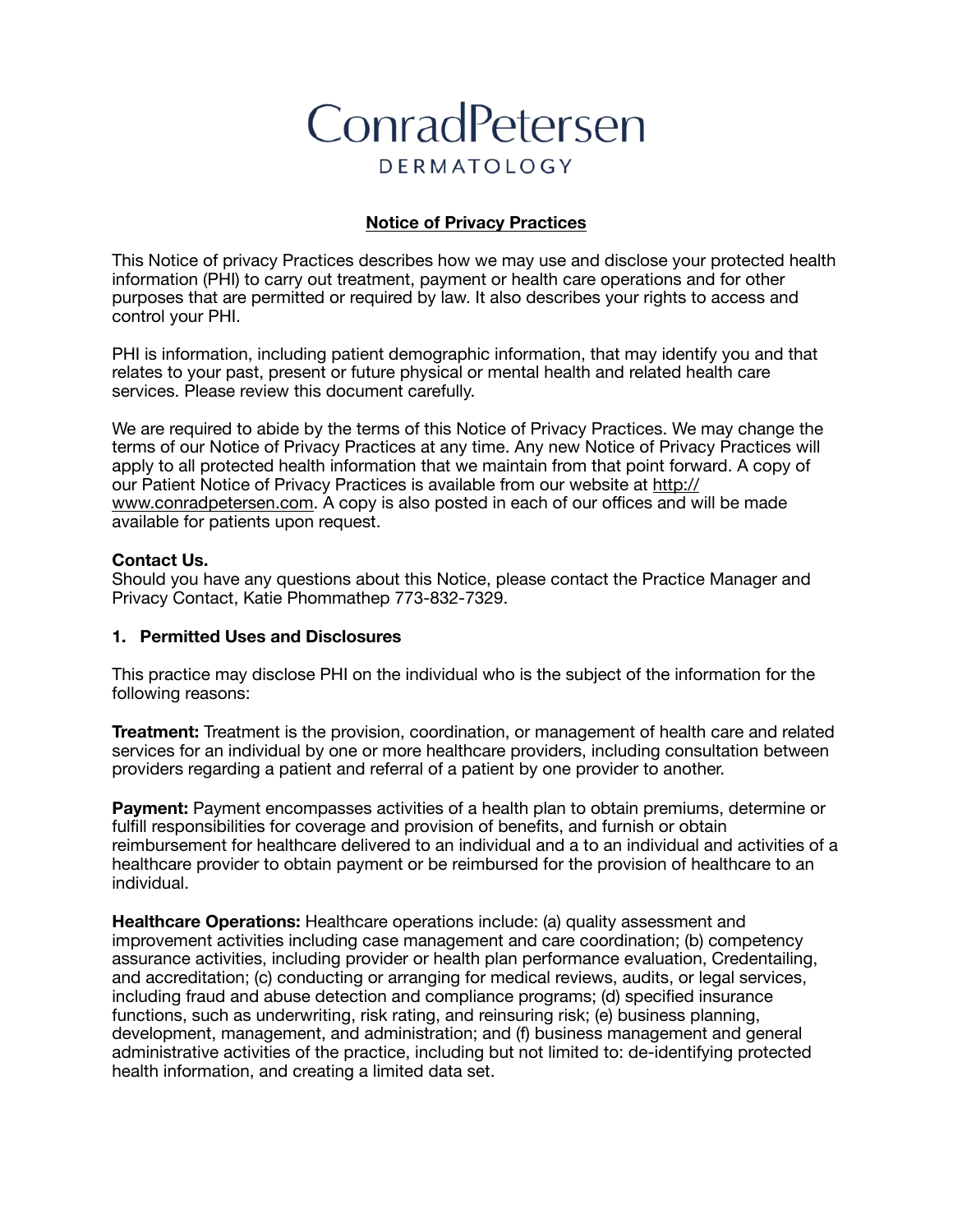**Business Associates:** We may contract with individuals or entities known as Business Associates to perform functions related to payment and healthcare operations. In order to perform these healthcare operations on behalf of Conrad Petersen Dermatology, S.C.. Business Associates are required, under legal agreement, to receive, create, maintain, use and/ or disclose your protected health information. For example, we may disclose your protected health information to a Business Associate to administer claims or to provider support services, such as utilization management, pharmacy benefit management or subrogation. This is in compliance with HIPAA regulations 45 CFR 160.104, 45 CFR Part 160, 45 CFR Part 164.

**Coroners, Funeral Directors, and Organ Donation:** We may disclose protected health information to a coroner or medical examiner for identification purposes, determine cause of death or for the coroner or medical examiner to perform other duties authorized by law. We may also disclose protected health information to a funeral director, as authorized by law, in order to permit the funeral director to carry out their duties. We may disclose such information in reasonable anticipation of death. Protected health information may be used to disclose for cadaver, organ, eye or tissue donation purposes.

## **2. Uses and Disclosure Subject to Patient Choice**

**Marketing:** As defined under the HIPAA Privacy Rule, Marketing is communication about a product or service. Marketing may also be conducted with an arrangement between Conrad Petersen Dermatology, S.C. and a third party whereby Conrad Petersen Dermatology, S.C. discloses a **Patient Name and email address only** to the third party or its affiliates to make communication directly with the patient for marketing purposes. The HIPAA Privacy Rule requires your written authorization opting in to receive these communications on an authorization form.

**Fundraising:** When fundraising is through the sale of a product for which a portion of the proceeds are donated to an organization; no authorization is required to opt in or out of this activity. Any funds that are a portion of the sale of the product will be used to expand and improved the services and programs we provide the community.

When fundraising activities include disclosure of PHI to a third party such as name and email address, you the patient is free to opt out of this type of fundraising solicitation, and your decisions will have no impact on your treatment or payment for services. To opt out of communications on fundraising, patient may contact our office by phone (773-832-7442), email (to Privacy Contact Katie Phommathep at [kp@conradpetersen.com\)](mailto:kp@conradpetersen.com), or in writing indicating you know longer wish to receive these communications. New or established patients may also indicate they are opting out of fundraising communications by selecting the appropriate box on our disclosure acknowledgement form.

Research: We may disclose your protected health information for the purpose of clinical research only when you have provided authorization. To request authorization, we will provide a research communication authorization form containing the following:

- A description of the PHI needed to conduct the study;
- The name or other specific identification of the person(s), or class(es) of persons, who will be receiving (using and/or disclosing) the PHI;
- A description of the purpose of the study;
- An expiration date or an expiration event: "end of the research study" or "non" are acceptable;
- A statement that the individual has the right to revoke the authorization at any time provided it is done in writing;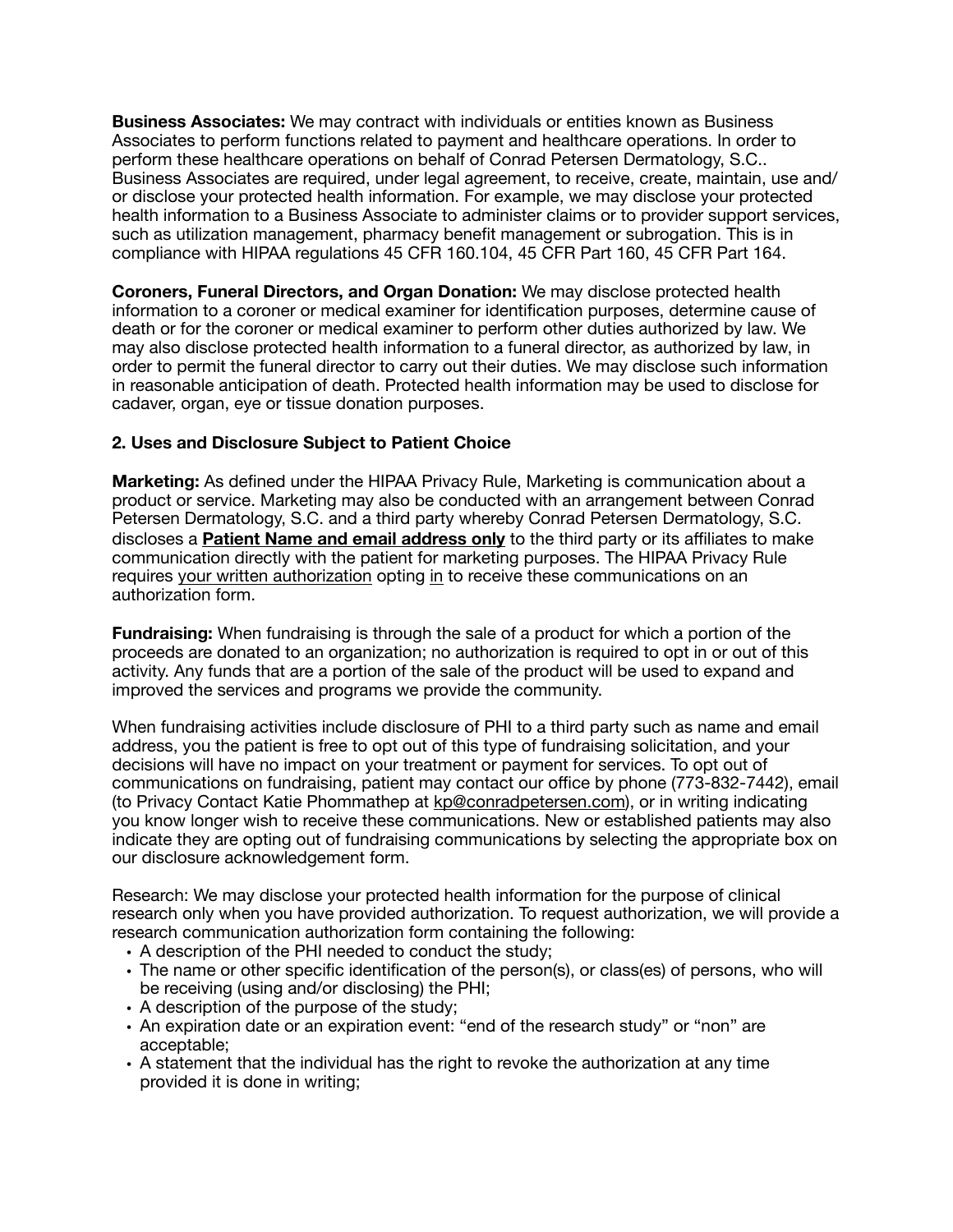### **3. Uses and Disclosures Which Do Not Require Your Authorization**

In the following circumstances, informal permission for a disclosure of PHI may be obtained by asking the individual outright, or by circumstances that clearly give the individual the opportunity to agree, acquiesce, or object.

**Emergencies:** Where the individual is incapacitated, in an emergency situation, or not available Conrad Petersen Dermatology, S.C. providers generally may make such uses and disclosures, if in the exercise of their professional judgment, the use or disclosure is determined to be in the best interests of the individual.

**For Notification and Other Purposes:** Conrad Petersen Dermatology, S.C. also may rely on an individual's informal permission to disclose to the individual's family, relatives, or friends, or to other persons whom the individual identifies, protected health information directly relevant to that person's involvement in the individual's care or payment for care.

**Incidental Use and Disclosure:** The HIPAA Privacy Rule does not require that every risk of an incidental use or disclosure of protected health information be eliminated. A use or disclosure of this information that occurs as a result of, or as "incident to" an otherwise permitted use or disclosure is permitted as long as the practice has adopted reasonable safeguards as required by the HIPAA Privacy Rule, and the information being shared was limited to the "minimum necessary," as required by the HIPAA Privacy Rule.

**Public Health Activities:** Conrad Petersen Dermatology, S.C. may disclose protected health information to: (1) public health authorities authorized by law to collect or receive such information for preventing or controlling disease, injury, or disability and to public health or other government authorities authorized to receive reports of child abuse or neglect.

**Victims of Abuse, Neglect or Domestic Violence:** in certain circumstances, Conrad Petersen Dermatology, S.C. may disclose protected health information to health oversight agencies (as defined in the Rule) for purposes of legally authorized health oversight activities, such as audits and investigations necessary for oversight of the healthcare system and government benefit programs

**Health Oversight Activities:** Conrad Petersen Dermatology, S.C. may disclose protected health information to health oversight agencies (as defined in the Rule) for purposes of legally authorized health oversight activities, such as audits and investigations necessary for oversight of the healthcare system and government benefit programs.

**Law Enforcement Purposes:** Conrad Petersen Dermatology, S.C. may disclose protected health information to law enforcement officials for law enforcement purposes under the following six circumstances, and subject to specified conditions: (1) as required by law (including court orders, court ordered warrants, subpeoenas) and administrative requests; (2) to identify or locate a suspect, fugitive, material witness, or missing person; (3) in response to a law enforcement official's request for information about a victim or suspected victim of a crime; (4) to alert law enforcement of a person's death, if the practice suspects that criminal activity caused the death; (5) when the practice believes that protected health information is evidence of a crime that occurred on its premises; and (6() by a covered healthcare provider in a medical emergency not occurring on its premises, when necessary to inform law enforcement about the commission and nature of a crime, the location of the crime or crime victims, and the perpetrator of the crime.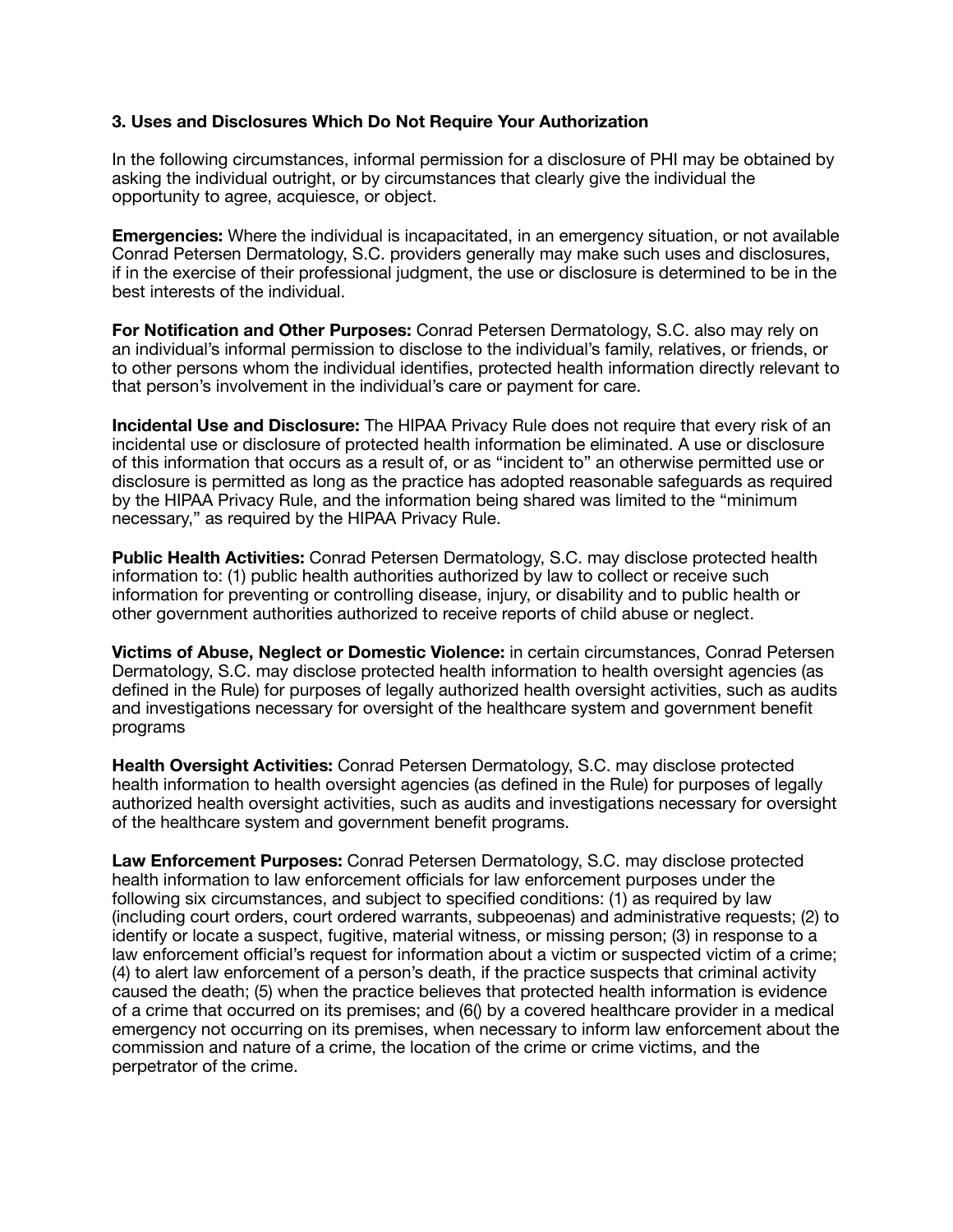**Serious Threat to Health or Safety:** Conrad Petersen Dermatology, S.C. may disclose protected health information that they believe is necessary to prevent or lessen a serious and imminent threat to a person or the public, when such disclosure is made to someone they believe can prevent or lessen the threat.

**Military Activity and National Security:** When the appropriate conditions apply, we may use or disclose protected health information of individuals who are Armed Forces personnel (1) for activities deemed necessary by appropriate military command authorities; (2) for the purpose of determination by the Department of Veterans Affairs of your eligibility for benefits, or (3) to forge in military authority if you are a member of that foreign military services. We may also disclose your protected health information to authorized federal officials for condition national security and intelligence activities, indulging for the provision of protected services to the President or others legally authorized.

**Worker's Compensation:** Conrad Petersen Dermatology, S.C. may disclose protected health information as authorized by, and to comply with, workers' compensation laws and other similar programs providing benefits for work-related injuries or illnesses.

## **4. Your Rights**

Following is a statement of your rights with respect to your protected health information and a brief description of how you may exercise these rights.

**Patient Authorization:** Uses and disclosures of your protected health information will be made only with your **written authorization** unless otherwise permitted or required by law as described above in section 3.

You may revoke this authorization at anytime, in writing, except to the extent that your physicians or the physician's practice has taken an action in reliance on the use of disclosure indicated in the authorization.

**Access:** patient has the right to review and obtain a copy of their protected medical record. Conrad Petersen Dermatology, S.C. may impose reasonable, cost-based fees for the cost of copying and postage of the record. Should the patient wish to review the record at the doctor's office, every reasonable effort will be made to accommodate such request in a timely manner. You may also choose to receive copies of your protect medical records in electronic format such as MS Word, Excel, Text, HTML, or text-based PDF.

**Amendments:** patients have the right to request an amendment or correction to information within their medical record that is incorrect or incomplete. The physician has the right to deny said request and allow the patient in writing, to provide a statement of disagreement for inclusion in the record.

**Disclosure Accounting:** Patient's have the right to an accounting of the disclosures of their protected health information by the physician(s) of record. The maximum disclosure accounting period is the six years immediately preceding the account request.

**Please note that physicians are not required to account for the following types of disclosures:** (a) for treatment, payment, or healthcare operations; (b) to the individual or the individuals personal representative; (c) for notification of or to persons involved in an individual's healthcare or payment for healthcare, for disaster relief, or for facility directories; (d) pursuant to an authorization; (e) of a limited data set; (f) for national security or intelligence purposes; (g) to correctional institutions or law enforcement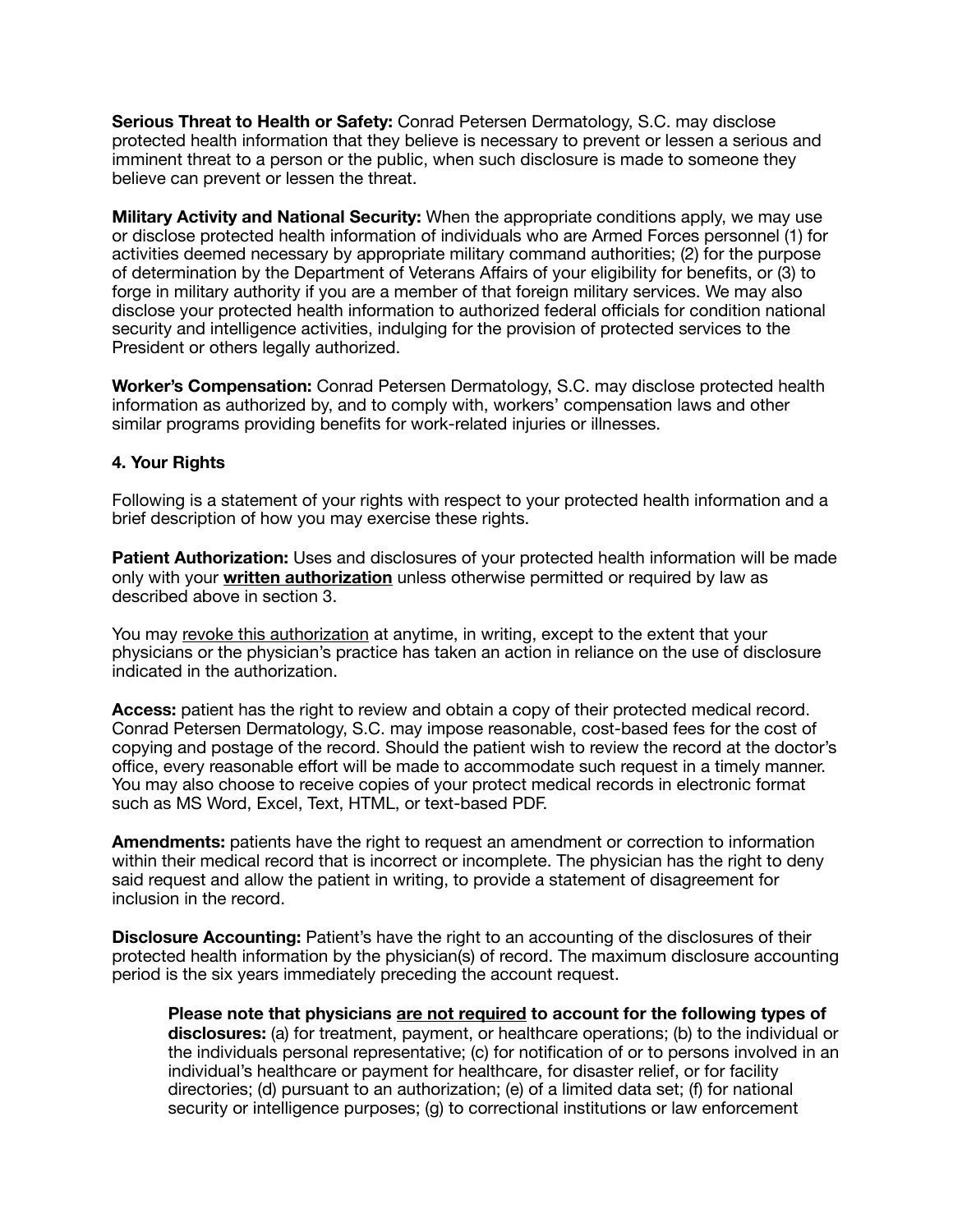officials for certain purposes regarding inmates or individuals in lawful custody; or (h) incident to otherwise permitted or required uses or disclosures. These disclosures may not be included in the response to your request.

**Required Uses and Disclosures:** Under the law, we must make disclosures to you upon the requests listed above and when required by the Secretary of the Department of Health and Human Services to investigate or determine our compliance with the requirements Section 164.500 et. Seq. An invidious has a right too and will receive notification in the event of a breach of his or her unsecured PHI.

**You Have the Right to Request a Restriction of Your Protected Health Information.** Under the Omnibus Rule, in subsection (vi) added to 164.522(a)(1), a covered entity must honor an individual's request to restrict disclosure of his or her PHI to a health plan if the disclosure is for the purpose of carrying out payment or healthcare operations and is not otherwise required by law and the PHI pertains solely to a healthcare item or service for which the individual, or a person other than the health plan on behalf of the individual (such as a family member), has paid the covered entity in full.

You may also request that any part of your protected health information is not to be disclosed to family members or friends who may be involved in your care or for notification purposes as described in this Notice of Privacy Practices.

Your request must state the specific restrictions requested and to whom you want to restriction to apply.

Your physician is not required to agree to a restriction that you may request, if the physician believes it is in your best interest to permit use and disclosure of your protected health information, your protected health information will not be restricted. If your physician does agree to the requested restriction, we may not use or disclose your protected health information in violation of that restriction unless it is needed to provide emergency treatment. With this in mind, please discuss any restrictions you wish to request with your physician. You may request a restriction by letter addressed to the Privacy Contact listed above.

**You Have the Right to Request to Receive Confidential Communications, From us by Alternative Means or at an Alternative Location.** We will accommodate reasonable requests. We may also condition this accommodation by asking you for information as to how payment will be handled or specification of an alternative address or other method of contact. We will not request an explanation from you as to the basis for the request. Please make this request in writing to our Privacy Contact listed above.

**You Have the Right to Obtain a Paper Copy of this Notice from Us** upon request, even if you have agreed to accept this notice electronically.

#### **5. Complaints**

Should you have a concern or complaint about the use of your PHI from this office you are to contact the Privacy Contact (Katie Phommathep) at your provider's office. All complaints must be made in writing and should be submitted within 180 days of when you knew or should have known of suspected violation. Written complaints should be mailed to Conrad Petersen Dermatology, S.C., 2845 N. Sheridan Rd. Suite 700, Chicago IL 60657 or emailed to Katie at kp@conradpetersen.com. There will be no retaliation against any party filing a complaint.